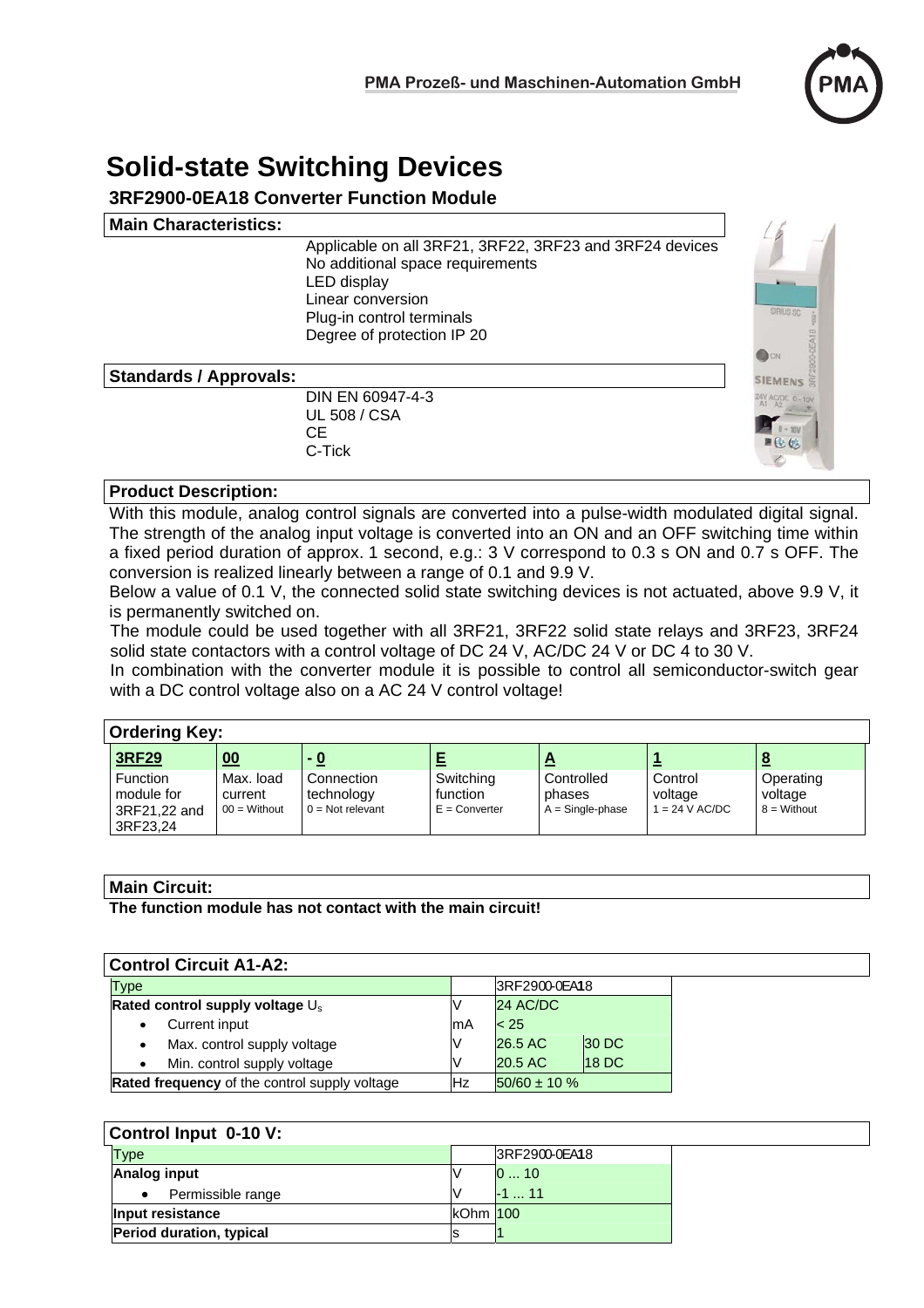

| <b>General Data:</b>                                                               |            |                                                               |  |  |  |
|------------------------------------------------------------------------------------|------------|---------------------------------------------------------------|--|--|--|
| <b>Ambient temperature</b>                                                         |            |                                                               |  |  |  |
| During operation                                                                   |            | $-2560$                                                       |  |  |  |
| During storage                                                                     | ١°С        | $-5580$                                                       |  |  |  |
| <b>Mounting altitude</b>                                                           |            | 0  1000; at > 1000 m, please contact our Technical Assistance |  |  |  |
| Impact resistance acc. to DIN IEC 68                                               |            | 15/11                                                         |  |  |  |
| <b>Vibration resistance</b>                                                        |            |                                                               |  |  |  |
| Degree of protection                                                               |            | <b>IP20</b>                                                   |  |  |  |
| <b>Electromagnetic Compatibility (EMC)</b>                                         |            |                                                               |  |  |  |
| Interference emission                                                              |            |                                                               |  |  |  |
| ○ Conducted interference voltage<br>IEC 60 947-4-3                                 |            | Class A for industrial applications <sup>1</sup>              |  |  |  |
| o Radiated, high-frequency<br>interference voltage IEC 60 947-4-3                  |            | Class A for industrial applications                           |  |  |  |
| Interference resistance                                                            |            |                                                               |  |  |  |
| o Electrostatic discharge acc. to<br>IEC 61 000-4-2 (corresponds<br>to severity 3) | <b>kV</b>  | Contact discharge 4; air discharge 8; performance criterion 2 |  |  |  |
| o Induced HF fields acc. to<br>IEC 61 000-4-6                                      | <b>MHz</b> | 0.15  80; 140 dBµV; performance criterion 1                   |  |  |  |
| $\circ$ Burst acc. to IEC 61 000-4-4                                               | kV         | 2/5.0 kHz; performance criterion 1                            |  |  |  |
| o Surge acc. to IEC 61 000-4-5                                                     | kV         | Phase-to-ground 2; phase-to-phase 1; performance criterion 2  |  |  |  |

| Type                                                  |       | <b>Screw connection</b>                                             |
|-------------------------------------------------------|-------|---------------------------------------------------------------------|
| Connection, auxiliary/control contacts                |       |                                                                     |
| Conductor cross-section with or<br>without end sleeve |       | $1 \times (0.5  2.5)$<br>$\text{mm}^2$ 2 x (0.5  1.0)<br>AWG 20  12 |
| Stripping length                                      |       |                                                                     |
| <b>Terminal screw</b>                                 |       | M <sub>3</sub>                                                      |
| Tightening torque<br>$\circ$                          | Nm    | 0.50.6                                                              |
| $D$ 3.5 / PZ 1                                        | lb.in | 4.55.3                                                              |

| <b>Allocation to Solid State Switching Devices:</b> |                                                                      |                                                                                             |                                                   |  |  |  |
|-----------------------------------------------------|----------------------------------------------------------------------|---------------------------------------------------------------------------------------------|---------------------------------------------------|--|--|--|
| <b>Applicable for</b><br>the following types        | Order No.                                                            | <b>Control voltage</b>                                                                      | <b>Connection technology</b>                      |  |  |  |
| Solid state relays                                  | 3RF21A0.<br>3RF21A1.<br>$3RF21-.A4.$<br>$3RF22$ $A.4.$               | $Us = 24 VDC$<br>$Us = 24 V AC/DC$<br>$Us = 430$ V DC<br>$Us = 430 V DC$                    | Screw, spring-loaded and<br>ring cable connection |  |  |  |
| Solid state contactors                              | 3RF23A0.<br>3RF23A1.<br>3RF23A4.<br>$3RF24$ $A.4.$<br>$3RF24$ $A.5.$ | $Us = 24 VDC$<br>$Us = 24 V AC/DC$<br>$Us = 430 V DC$<br>$Us = 430 V DC$<br>$Us = 230 V AC$ | Screw, spring-loaded and<br>ring cable connection |  |  |  |

<sup>1</sup> **Attention!** 

 $\overline{a}$ 

This product was constructed as a EMC Class A device. The use of this product in residential applications could lead to radio interferences. In such an application, additional filtering may be required.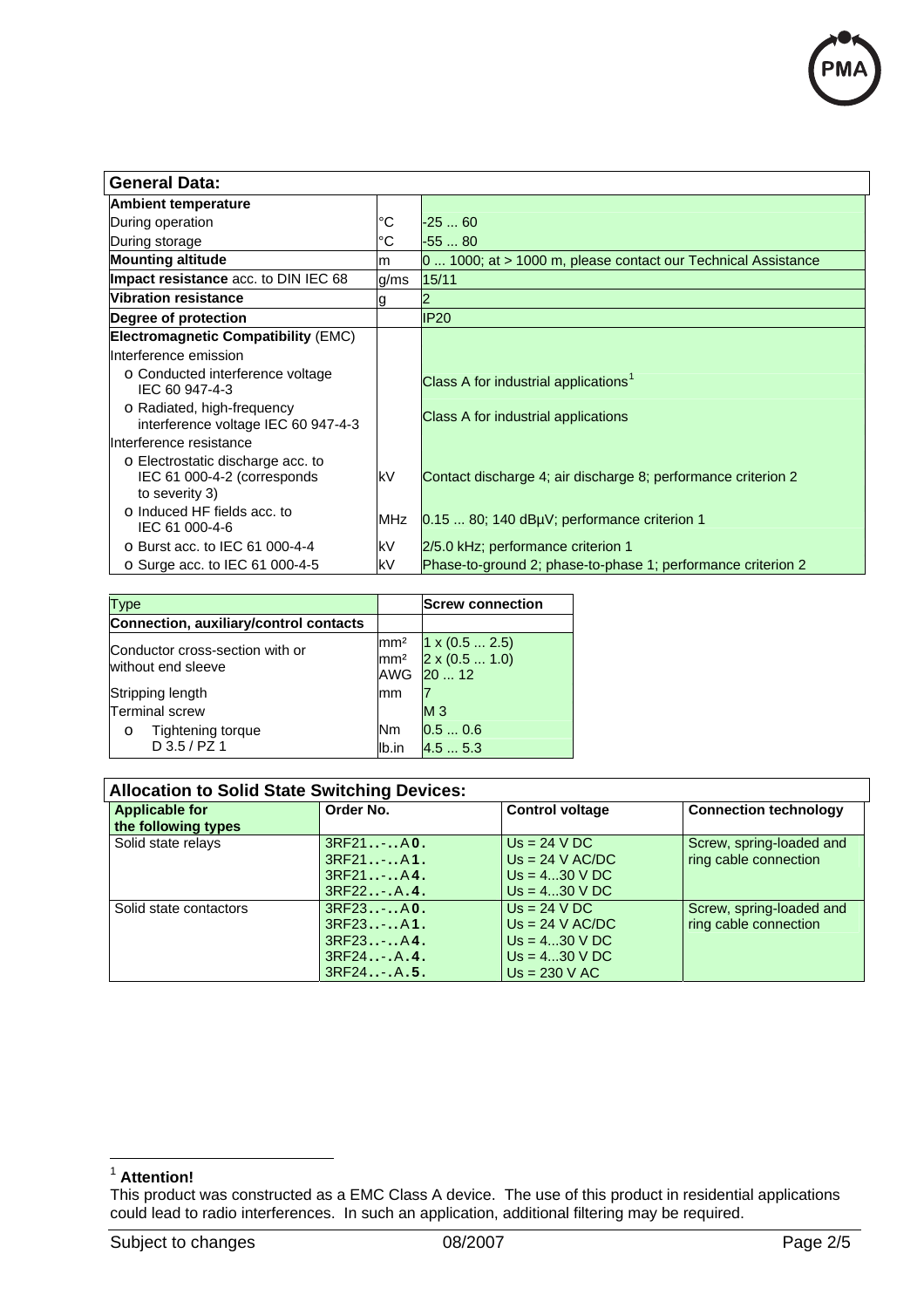

#### **Mounting:**

The module can be mounted onto all 3RF21, 3RF22 solid state relays and 3RF23, 3RF24 solid state contactors with a control voltage of 24 V AC/DC. After disconnection of the A1-A2 control terminal from the solid state switching devices, the converter can be snapped on. All connections to the basic device are realized thereby. The control terminal of the solid state relay or contactor is plugged into the function module's A1-A2 terminal.

For dismounting, the converter must be manually withdrawn from the device in a vertical direction.

#### **Commissioning:**

Apply a control voltage of 24 V AC/DC to terminal A1-A2. As soon as the voltage at the analog input exceeds 0.1 V, the converter switches the solid state switching device ON and OFF in accordance with the analog input voltage. For switch-off, the analog voltage must be reduced to below 0.1 V or the supply voltage must be disconnected.

## **Characteristic analog input 0 – 10 V:**

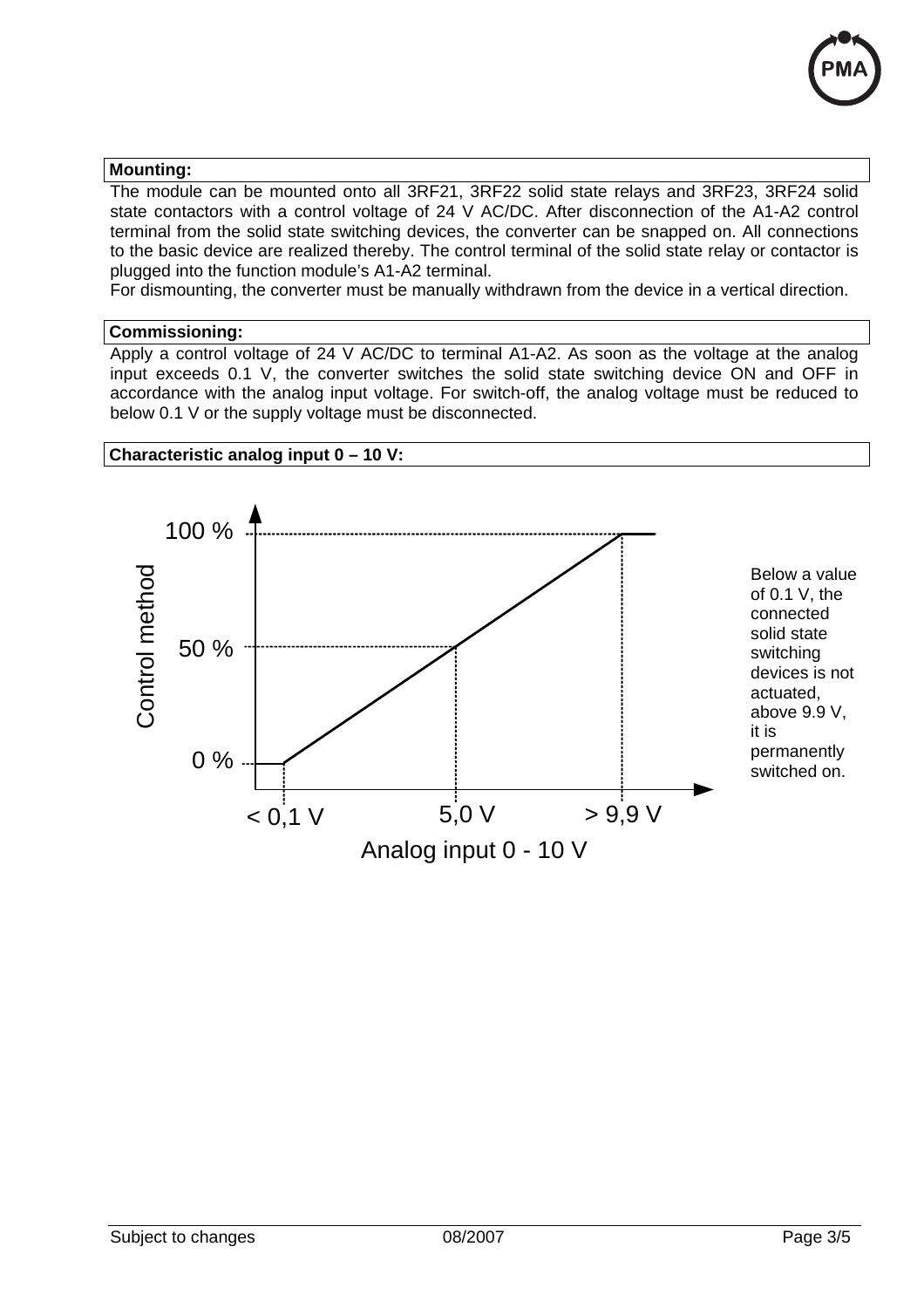

# **Characteristic Curve:**

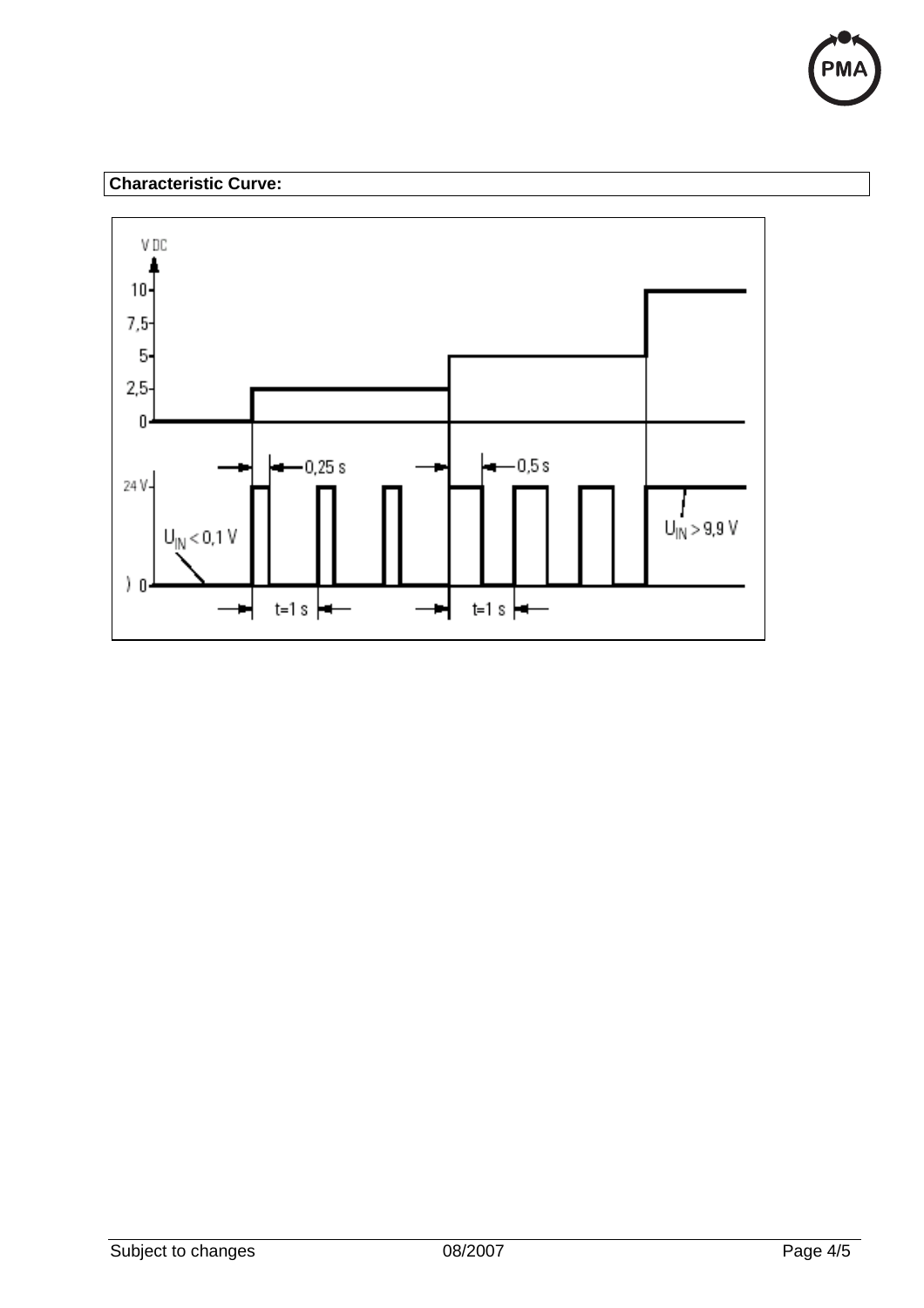



### **Example Circuit Diagram**



- A1 Temperature controller with analog output F1 Main circuit fuse (semiconductor protection recommended) F2 Control circuit fuse<br>K1 3RF2 solid state re 3RF2 solid state relay with plugged-on converter module R Load resistance S1 ON-/OFF-switch
- 1) Internal connection to the solid state switching device